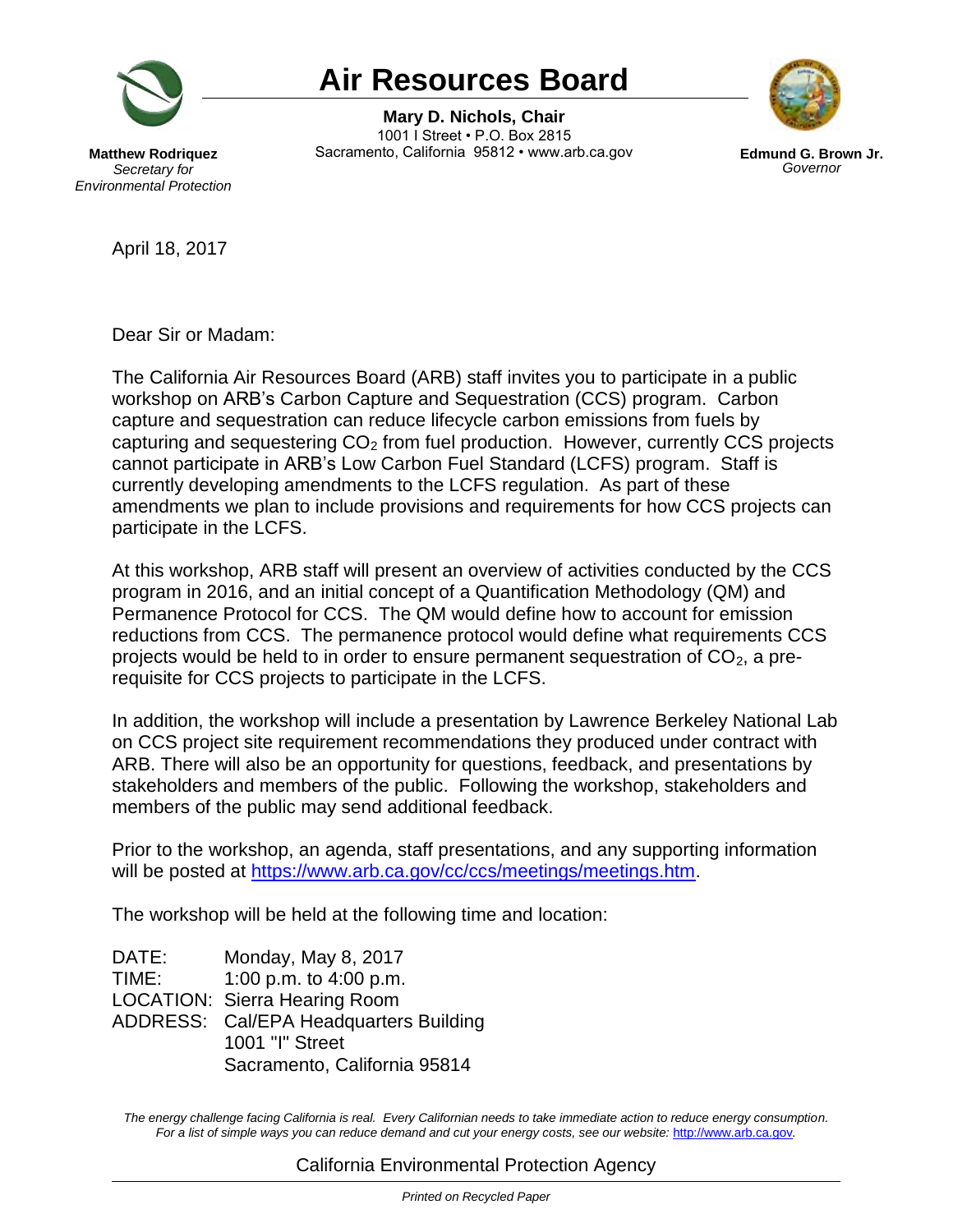Sir or Madam April 18, 2017 Page 2

Directions to the California Environmental Protection Agency (Cal/EPA) headquarters and public transit can be found at the Cal/EPA website at [http://www.calepa.ca.gov/headquarters-sacramento/location/.](http://www.calepa.ca.gov/headquarters-sacramento/location/)

This workshop will be webcast. You may access the webcast at [https://video.calepa.ca.gov/.](https://video.calepa.ca.gov/) During the webcast, we will accept feedback and questions sent via email to [sierrarm@calepa.ca.gov.](mailto:sierrarm@calepa.ca.gov) After the workshop, you may submit feedback directly to Ms. Xuping Li at **[Xuping.Li@arb.ca.gov.](mailto:Xuping.Li@arb.ca.gov)** 

You may participate in this workshop by teleconference by dialing **888-425-9978** (for domestic) or **1-312-470-0197** (for international), give the participant code: **6598568** and leader name: **Ms. Elizabeth Scheehle**. Please note that if you call internationally, it is a toll call.

If you would like to make a presentation at this workshop please contact Ms. Xuping Li by May 3, 2017 at [Xuping.Li@arb.ca.gov.](mailto:Xuping.Li@arb.ca.gov)

If you require special accommodation for the scheduled meeting or need this document in an alternate format (e.g., Braille, large print) or another language, please contact Mr. Val Montoya at (916) 324-0428 as soon as possible. TTY/TDD/Speech to Speech users may dial 711 for the California Relay Service.

We welcome and encourage your participation in this effort. If you have questions about the workshop, please contact me at (916) 322-7630 or via email at [Elizabeth.Scheehle@arb.ca.gov,](mailto:Elizabeth.Scheehle@arb.ca.gov) or Ms. Xuping Li at (916) 322-9148 or via email at [Xuping.Li@arb.ca.gov.](mailto:Xuping.Li@arb.ca.gov)

Sincerely,

Elizabet Schehl

Elizabeth Scheehle, Chief Oil and Gas and Greenhouse Gas Mitigation Branch Industrial Strategies Division

**Enclosure** 

cc: Xuping Li Air Resources Engineer Emerging Technology Section